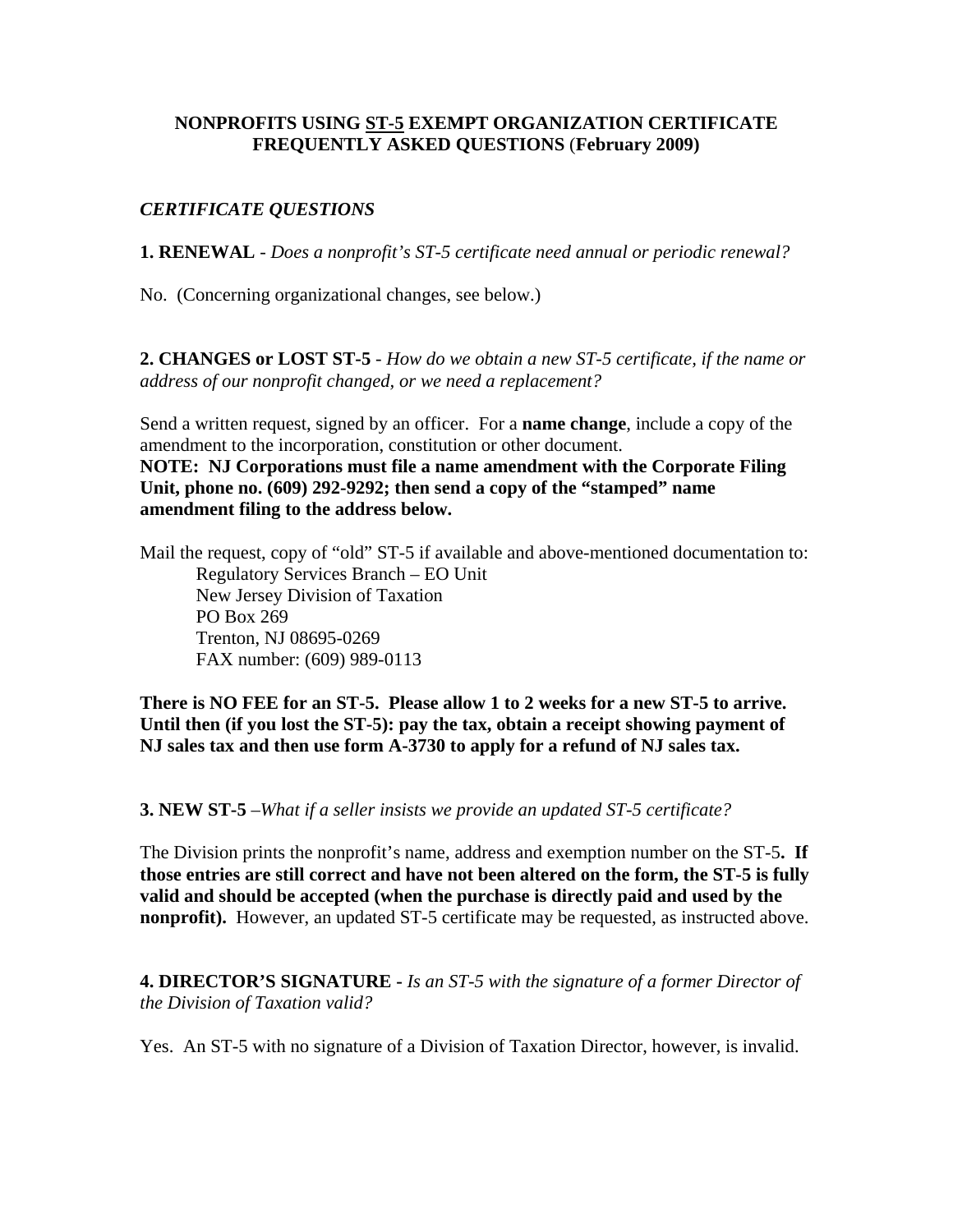**5. REIMBURSED PURCHASE -** *If I use my own funds or a credit card billed to me, and subsequently get reimbursed by the exempt organization, does the purchase qualify for sales tax exemption?*

No. For exemption, the purchase must be made with the nonprofit's funds (check or credit card, etc., drawn on the account of the exempt nonprofit.)

**6. ST-3/ST-4 CERTIFICATE -** *If we cannot find a copy of the ST-5, may we use an ST-3 or ST-4 exemption certificate?*

No. If a nonprofit qualifies for an ST-5, the proper exemption certificate is the ST-5.

**7. OUT-OF-STATE CERTIFICATE -** *Is an exempt organization certificate issued by another state valid in New Jersey?*

No. The nonprofit must apply for the ST-5 [\(by completing an REG-1E application.\)](http://www.state.nj.us/treasury/taxation/pdf/other_forms/sales/reg1e.pdf)

## *OTHER QUESTIONS*

**8. FUNDRAISING SALES -** *If our nonprofit has a valid ST-5 certificate, are we exempt from collecting sales tax for occasional fundraising sales?*

Yes. For examples of sales that meet this exemption, see [Technical Bulletin 46.](http://www.state.nj.us/treasury/taxation/pdf/pubs/tb/tb46.pdf)

**9. THRIFT STORE -** *If a nonprofit has a valid ST-5 and operates a "thrift store," is the store exempt from collecting sales tax?*

Yes -- if at least 75% of the work is done by volunteers and the merchandise is donated. See [Technical Bulletin 46](http://www.state.nj.us/treasury/taxation/pdf/pubs/tb/tb46.pdf) for further information.

**10. CORPORATE STATUS –** *How can we determine if a nonprofit is a corporation?*

Go to[: https://accessnet.state.nj.us, f](www.njportal.com/DOR/businessrecords)or New Jersey filed corporation. Read instructions & click on "Enter;" then use "Business Entity Search" & select a criterion, etc. For information, call the Corporate Filing Unit, Division of Revenue, at (609) 292-9292.

**11. BANK ACCOUNT –** *To open a bank account for a nonprofit, is an ST-5 certificate or state tax registration number required?*

No. Typically, banks need a Federal Employer Identification Number ("EIN"). It is obtained through the IRS. If a bank requests proof of "nonprofit" status, a copy of an